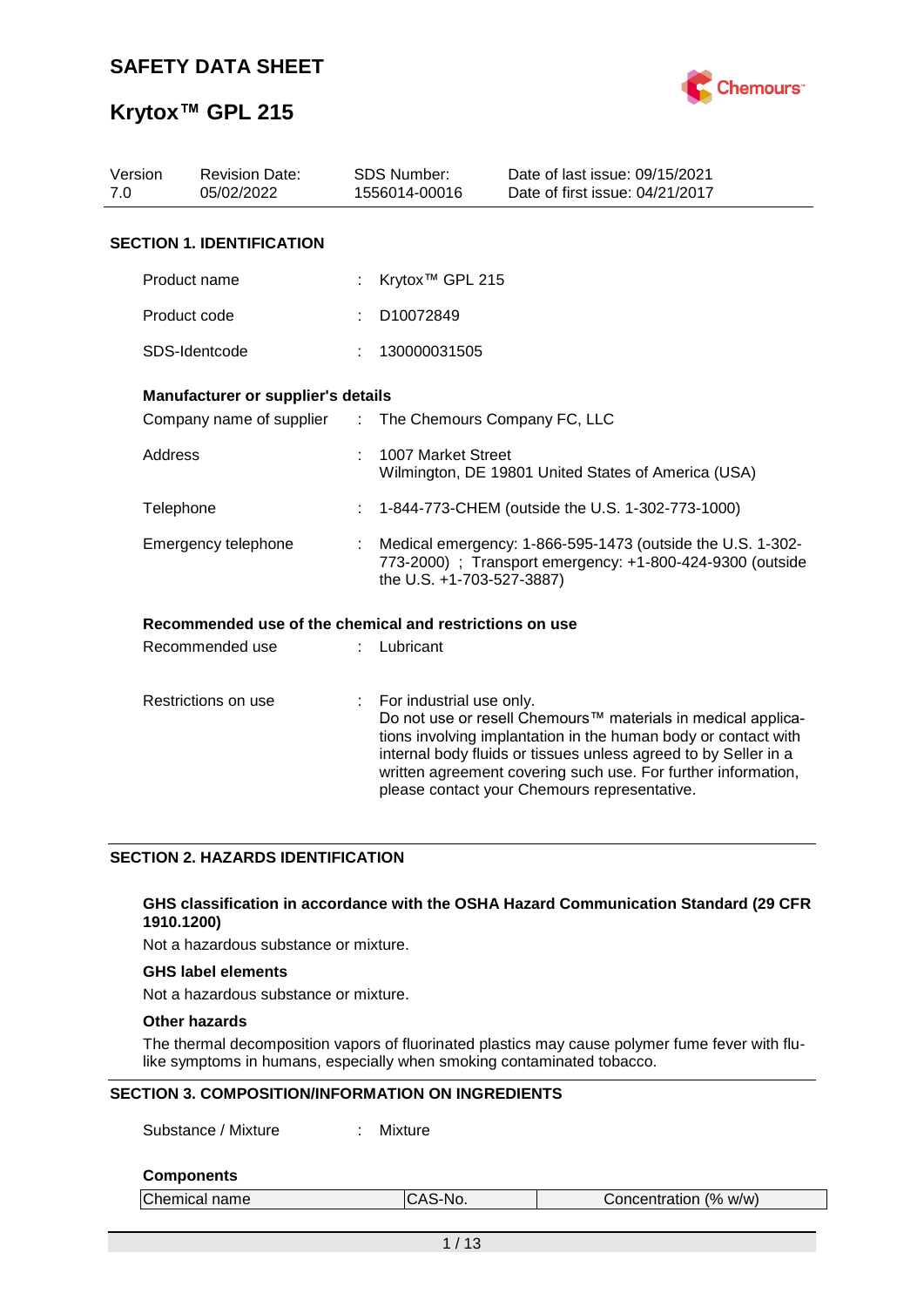

# **Krytox™ GPL 215**

| Version<br>7.0 | <b>Revision Date:</b><br>05/02/2022                    |   | SDS Number:<br>1556014-00016                                                                                                                         | Date of last issue: 09/15/2021<br>Date of first issue: 04/21/2017                                                                                                                                      |
|----------------|--------------------------------------------------------|---|------------------------------------------------------------------------------------------------------------------------------------------------------|--------------------------------------------------------------------------------------------------------------------------------------------------------------------------------------------------------|
| Additive       | Actual concentration is withheld as a trade secret     |   | Trade secret                                                                                                                                         | $>= 1 - 5$                                                                                                                                                                                             |
|                | <b>SECTION 4. FIRST AID MEASURES</b>                   |   |                                                                                                                                                      |                                                                                                                                                                                                        |
| If inhaled     |                                                        |   | If inhaled, remove to fresh air.                                                                                                                     | Get medical attention if symptoms occur.                                                                                                                                                               |
|                | In case of skin contact                                |   |                                                                                                                                                      | Wash with water and soap as a precaution.<br>Get medical attention if symptoms occur.                                                                                                                  |
|                | In case of eye contact                                 |   |                                                                                                                                                      | Flush eyes with water as a precaution.<br>Get medical attention if irritation develops and persists.                                                                                                   |
|                | If swallowed                                           |   | Rinse mouth thoroughly with water.                                                                                                                   | If swallowed, DO NOT induce vomiting.<br>Get medical attention if symptoms occur.                                                                                                                      |
| delayed        | Most important symptoms<br>and effects, both acute and | ÷ | Irritation<br>Lung edema<br><b>Blurred vision</b><br><b>Discomfort</b><br>Lachrymation<br>Irritation<br>Redness<br>Irritation<br>Shortness of breath | Inhalation may provoke the following symptoms:<br>Eye contact may provoke the following symptoms<br>Skin contact may provoke the following symptoms:<br>Inhalation may provoke the following symptoms: |
|                | Protection of first-aiders                             |   |                                                                                                                                                      | No special precautions are necessary for first aid responders.                                                                                                                                         |
|                | Notes to physician                                     |   |                                                                                                                                                      | Treat symptomatically and supportively.                                                                                                                                                                |

## **SECTION 5. FIRE-FIGHTING MEASURES**

| Suitable extinguishing media :           |               | Not applicable<br>Will not burn                                                                                                |
|------------------------------------------|---------------|--------------------------------------------------------------------------------------------------------------------------------|
| Unsuitable extinguishing<br>media        |               | Not applicable<br>Will not burn                                                                                                |
| Specific hazards during fire<br>fighting |               | Exposure to combustion products may be a hazard to health.                                                                     |
| Hazardous combustion prod-<br>lucts      | $\mathcal{L}$ | Hydrogen fluoride<br>carbonyl fluoride<br>potentially toxic fluorinated compounds<br>aerosolized particulates<br>Carbon oxides |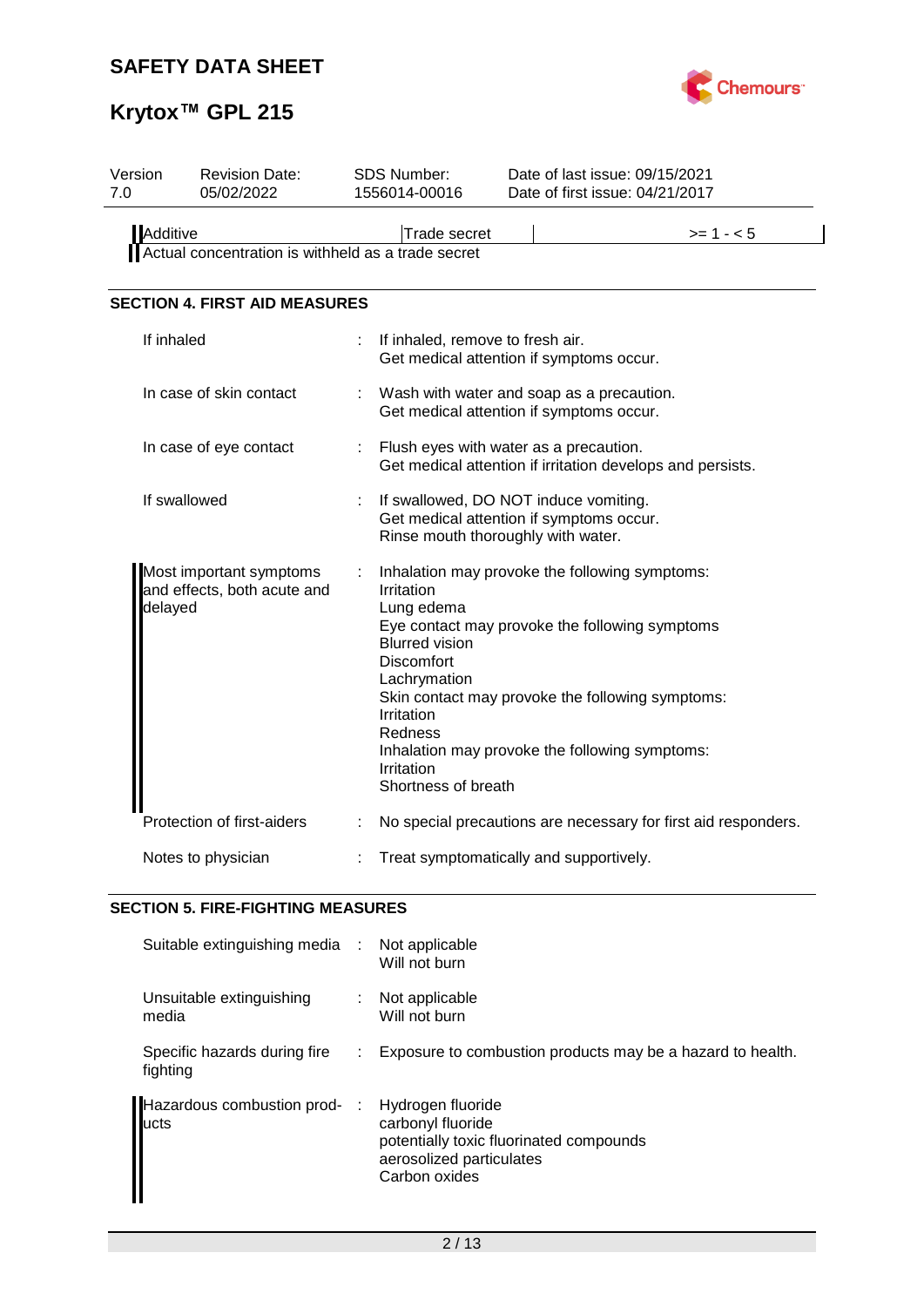

| Version<br>7.0 | <b>Revision Date:</b><br>05/02/2022               |   | <b>SDS Number:</b><br>1556014-00016 | Date of last issue: 09/15/2021<br>Date of first issue: 04/21/2017                                                                                                                                                                |
|----------------|---------------------------------------------------|---|-------------------------------------|----------------------------------------------------------------------------------------------------------------------------------------------------------------------------------------------------------------------------------|
| ods            | Specific extinguishing meth-                      |   | SO.<br>Evacuate area.               | : Use extinguishing measures that are appropriate to local cir-<br>cumstances and the surrounding environment.<br>Use water spray to cool unopened containers.<br>Remove undamaged containers from fire area if it is safe to do |
|                | Special protective equipment<br>for fire-fighters | ÷ | necessary.                          | Wear self-contained breathing apparatus for firefighting if<br>Use personal protective equipment.                                                                                                                                |

### **SECTION 6. ACCIDENTAL RELEASE MEASURES**

| Personal precautions, protec-:<br>tive equipment and emer-<br>gency procedures | Follow safe handling advice (see section 7) and personal pro-<br>tective equipment recommendations (see section 8).                                                                                                                                                                                                                                                                                                                                                                                                                                                                                                                                                    |
|--------------------------------------------------------------------------------|------------------------------------------------------------------------------------------------------------------------------------------------------------------------------------------------------------------------------------------------------------------------------------------------------------------------------------------------------------------------------------------------------------------------------------------------------------------------------------------------------------------------------------------------------------------------------------------------------------------------------------------------------------------------|
| Environmental precautions                                                      | $\therefore$ Avoid release to the environment.<br>Prevent further leakage or spillage if safe to do so.<br>Retain and dispose of contaminated wash water.<br>Local authorities should be advised if significant spillages<br>cannot be contained.                                                                                                                                                                                                                                                                                                                                                                                                                      |
| Methods and materials for<br>containment and cleaning up                       | Soak up with inert absorbent material.<br>For large spills, provide diking or other appropriate contain-<br>ment to keep material from spreading. If diked material can be<br>pumped, store recovered material in appropriate container.<br>Clean up remaining materials from spill with suitable absor-<br>bent.<br>Local or national regulations may apply to releases and dispo-<br>sal of this material, as well as those materials and items em-<br>ployed in the cleanup of releases. You will need to determine<br>which regulations are applicable.<br>Sections 13 and 15 of this SDS provide information regarding<br>certain local or national requirements. |

### **SECTION 7. HANDLING AND STORAGE**

| Technical measures          | : See Engineering measures under EXPOSURE<br>CONTROLS/PERSONAL PROTECTION section.                                                                         |
|-----------------------------|------------------------------------------------------------------------------------------------------------------------------------------------------------|
| Local/Total ventilation     | Use only with adequate ventilation.                                                                                                                        |
| Advice on safe handling     | : Do not breathe decomposition products.<br>Handle in accordance with good industrial hygiene and safety                                                   |
|                             | practice, based on the results of the workplace exposure as-<br>sessment<br>Take care to prevent spills, waste and minimize release to the<br>environment. |
| Conditions for safe storage | Keep in properly labeled containers.<br>Store in accordance with the particular national regulations.                                                      |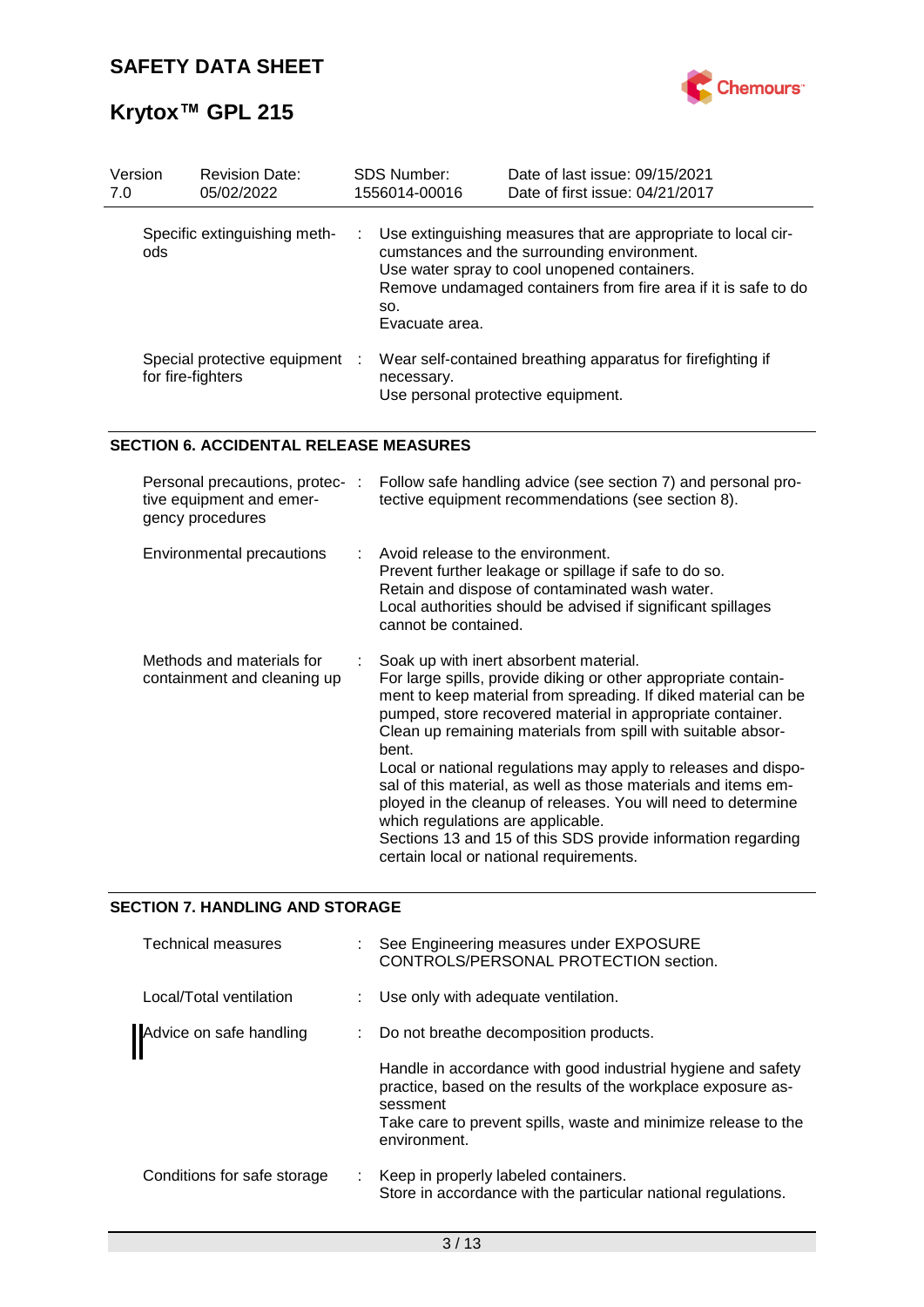

| Version<br>7.0 | <b>Revision Date:</b><br>05/02/2022 | <b>SDS Number:</b><br>1556014-00016 | Date of last issue: 09/15/2021<br>Date of first issue: 04/21/2017 |
|----------------|-------------------------------------|-------------------------------------|-------------------------------------------------------------------|
|                | Materials to avoid                  |                                     | : No special restrictions on storage with other products.         |
| age stability  | Further information on stor-        |                                     | No decomposition if stored and applied as directed.               |

### **SECTION 8. EXPOSURE CONTROLS/PERSONAL PROTECTION**

#### **Ingredients with workplace control parameters**

| Components | CAS-No.      | Value type<br>(Form of<br>exposure)                | Control parame-<br>ters / Permissible<br>concentration | <b>Basis</b> |
|------------|--------------|----------------------------------------------------|--------------------------------------------------------|--------------|
| Additive   | Trade secret | TWA (Inhal-<br>able particu-<br>late matter)       | 10 mg/m <sup>3</sup><br>(Molybdenum)                   | <b>ACGIH</b> |
|            |              | TWA (Res-<br>pirable par-<br>ticulate mat-<br>ter) | $3$ mg/m <sup>3</sup><br>(Molybdenum)                  | <b>ACGIH</b> |

## **Occupational exposure limits of decomposition products**

| Components          | CAS-No.   | Value type<br>(Form of<br>exposure) | Control parame-<br>ters / Permissible<br>concentration | <b>Basis</b>     |
|---------------------|-----------|-------------------------------------|--------------------------------------------------------|------------------|
| Hydrofluoric acid   | 7664-39-3 | <b>TWA</b>                          | $0.5$ ppm<br>(Fluorine)                                | <b>ACGIH</b>     |
|                     |           | $\mathsf{C}$                        | 2 ppm<br>(Fluorine)                                    | <b>ACGIH</b>     |
|                     |           | $\mathsf{C}$                        | 6 ppm<br>$5 \text{ mg/m}^3$                            | <b>NIOSH REL</b> |
|                     |           | <b>TWA</b>                          | 3 ppm<br>$2.5 \text{ mg/m}^3$                          | <b>NIOSH REL</b> |
|                     |           | <b>TWA</b>                          | 3 ppm                                                  | OSHA Z-2         |
| Carbonyl difluoride | 353-50-4  | <b>TWA</b>                          | 2 ppm                                                  | <b>ACGIH</b>     |
|                     |           | <b>STEL</b>                         | 5 ppm                                                  | <b>ACGIH</b>     |
|                     |           | <b>TWA</b>                          | 2 ppm<br>$5 \text{ mg/m}^3$                            | <b>NIOSH REL</b> |
|                     |           | <b>ST</b>                           | 5 ppm<br>$15 \text{ mg/m}^3$                           | <b>NIOSH REL</b> |
| Carbon dioxide      | 124-38-9  | <b>TWA</b>                          | 5,000 ppm                                              | <b>ACGIH</b>     |
|                     |           | <b>STEL</b>                         | 30,000 ppm                                             | <b>ACGIH</b>     |
|                     |           | <b>TWA</b>                          | 5,000 ppm<br>$9,000$ mg/m <sup>3</sup>                 | <b>NIOSH REL</b> |
|                     |           | <b>ST</b>                           | 30,000 ppm<br>54,000 mg/m <sup>3</sup>                 | <b>NIOSH REL</b> |
|                     |           | <b>TWA</b>                          | 5,000 ppm<br>9,000 mg/m <sup>3</sup>                   | OSHA Z-1         |
| Carbon monoxide     | 630-08-0  | <b>TWA</b>                          | 25 ppm                                                 | <b>ACGIH</b>     |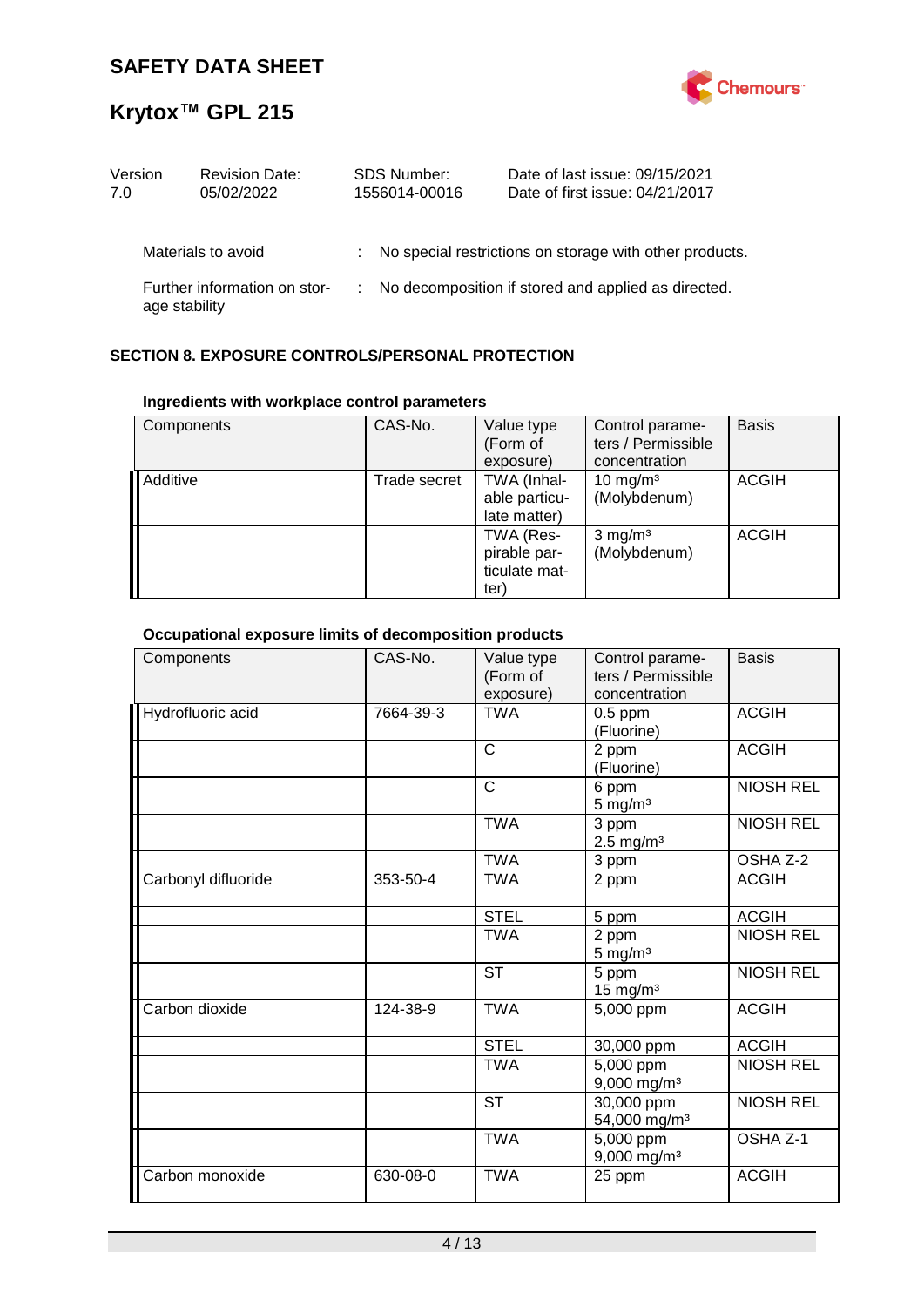

| Version<br>7.0 | <b>Revision Date:</b><br>05/02/2022                | SDS Number:<br>1556014-00016 |                                                                                     | Date of last issue: 09/15/2021<br>Date of first issue: 04/21/2017                                                                                                                                                                                                                                                                                                                                                                                                                                                                                                                                                                                                                         |                  |
|----------------|----------------------------------------------------|------------------------------|-------------------------------------------------------------------------------------|-------------------------------------------------------------------------------------------------------------------------------------------------------------------------------------------------------------------------------------------------------------------------------------------------------------------------------------------------------------------------------------------------------------------------------------------------------------------------------------------------------------------------------------------------------------------------------------------------------------------------------------------------------------------------------------------|------------------|
|                |                                                    |                              | <b>TWA</b>                                                                          | 35 ppm<br>40 mg/m <sup>3</sup>                                                                                                                                                                                                                                                                                                                                                                                                                                                                                                                                                                                                                                                            | <b>NIOSH REL</b> |
|                |                                                    |                              | $\mathsf{C}$                                                                        | 200 ppm<br>229 mg/m <sup>3</sup>                                                                                                                                                                                                                                                                                                                                                                                                                                                                                                                                                                                                                                                          | <b>NIOSH REL</b> |
|                |                                                    |                              | <b>TWA</b>                                                                          | 50 ppm<br>55 mg/m <sup>3</sup>                                                                                                                                                                                                                                                                                                                                                                                                                                                                                                                                                                                                                                                            | OSHA Z-1         |
|                | <b>Engineering measures</b>                        | 10).                         |                                                                                     | Processing may form hazardous compounds (see section<br>Ensure adequate ventilation, especially in confined areas.<br>Minimize workplace exposure concentrations.                                                                                                                                                                                                                                                                                                                                                                                                                                                                                                                         |                  |
|                | Personal protective equipment                      |                              |                                                                                     |                                                                                                                                                                                                                                                                                                                                                                                                                                                                                                                                                                                                                                                                                           |                  |
|                | Respiratory protection                             | protection.                  |                                                                                     | General and local exhaust ventilation is recommended to<br>maintain vapor exposures below recommended limits. Where<br>concentrations are above recommended limits or are<br>unknown, appropriate respiratory protection should be worn.<br>Follow OSHA respirator regulations (29 CFR 1910.134) and<br>use NIOSH/MSHA approved respirators. Protection provided<br>by air purifying respirators against exposure to any hazar-<br>dous chemical is limited. Use a positive pressure air supplied<br>respirator if there is any potential for uncontrolled release,<br>exposure levels are unknown, or any other circumstance<br>where air purifying respirators may not provide adequate |                  |
|                | Hand protection                                    |                              |                                                                                     |                                                                                                                                                                                                                                                                                                                                                                                                                                                                                                                                                                                                                                                                                           |                  |
|                | Remarks                                            |                              |                                                                                     | Wash hands before breaks and at the end of workday.                                                                                                                                                                                                                                                                                                                                                                                                                                                                                                                                                                                                                                       |                  |
|                | Eye protection                                     | Safety glasses               |                                                                                     | Wear the following personal protective equipment:                                                                                                                                                                                                                                                                                                                                                                                                                                                                                                                                                                                                                                         |                  |
|                | Skin and body protection                           |                              | Skin should be washed after contact.                                                |                                                                                                                                                                                                                                                                                                                                                                                                                                                                                                                                                                                                                                                                                           |                  |
|                | Hygiene measures                                   | king place.                  | When using do not eat, drink or smoke.<br>Wash contaminated clothing before re-use. | If exposure to chemical is likely during typical use, provide<br>eye flushing systems and safety showers close to the wor-                                                                                                                                                                                                                                                                                                                                                                                                                                                                                                                                                                |                  |
|                | <b>SECTION 9. PHYSICAL AND CHEMICAL PROPERTIES</b> |                              |                                                                                     |                                                                                                                                                                                                                                                                                                                                                                                                                                                                                                                                                                                                                                                                                           |                  |
|                | Appearance                                         | Grease                       |                                                                                     |                                                                                                                                                                                                                                                                                                                                                                                                                                                                                                                                                                                                                                                                                           |                  |
|                | Color                                              | black                        |                                                                                     |                                                                                                                                                                                                                                                                                                                                                                                                                                                                                                                                                                                                                                                                                           |                  |
| Odor           |                                                    | odorless                     |                                                                                     |                                                                                                                                                                                                                                                                                                                                                                                                                                                                                                                                                                                                                                                                                           |                  |
|                | <b>Odor Threshold</b>                              | No data available            |                                                                                     |                                                                                                                                                                                                                                                                                                                                                                                                                                                                                                                                                                                                                                                                                           |                  |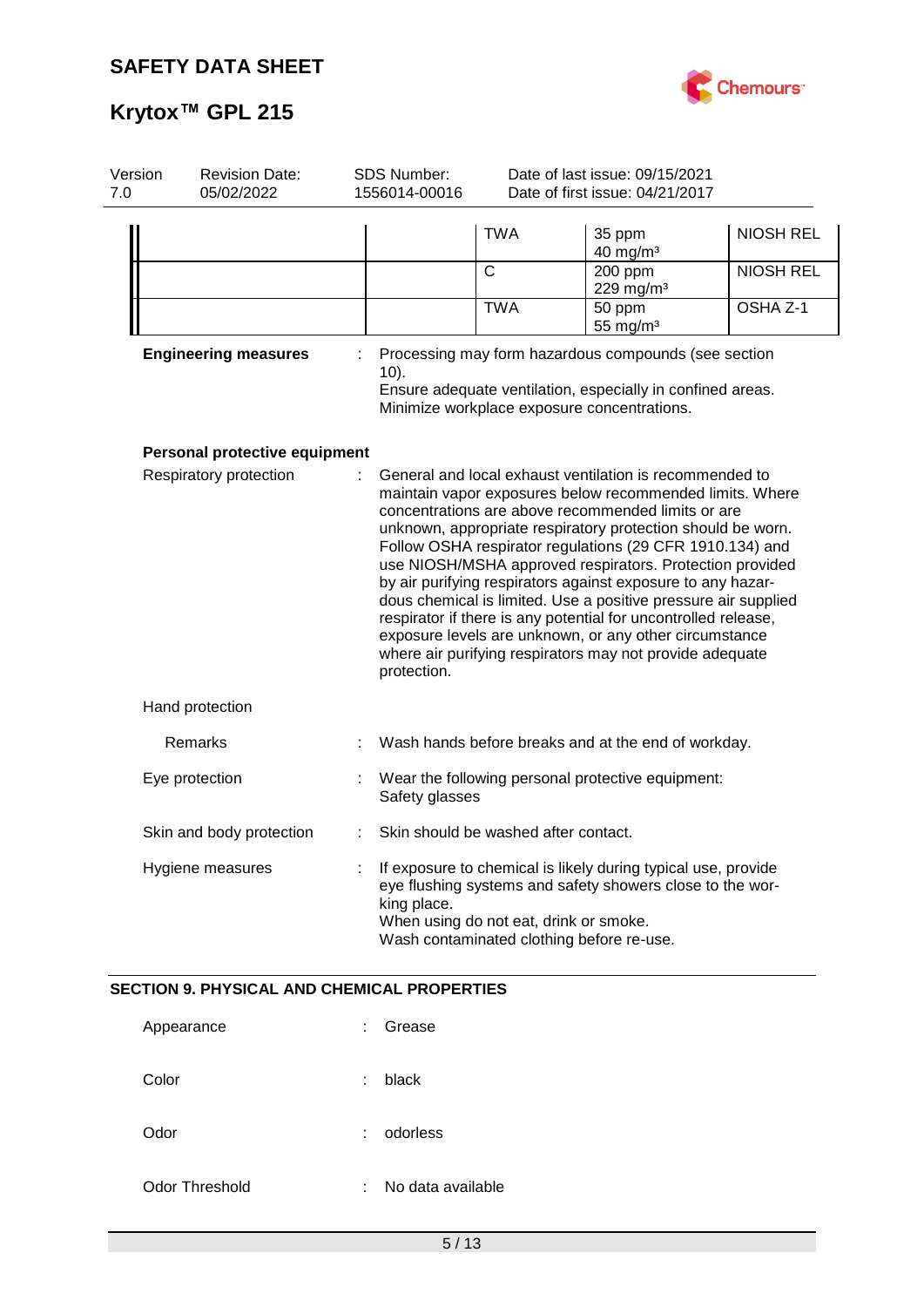

# **Krytox™ GPL 215**

| Version<br>7.0 | <b>Revision Date:</b><br>05/02/2022                   |   | SDS Number:<br>1556014-00016 | Date of last issue: 09/15/2021<br>Date of first issue: 04/21/2017 |  |
|----------------|-------------------------------------------------------|---|------------------------------|-------------------------------------------------------------------|--|
|                | pH                                                    | ÷ | $\overline{7}$               |                                                                   |  |
|                | Melting point/freezing point                          |   | 608 °F / 320 °C              |                                                                   |  |
|                | Initial boiling point and boiling :<br>range          |   | No data available            |                                                                   |  |
|                | Flash point                                           | ÷ | Not applicable               | Method: Pensky-Martens closed cup                                 |  |
|                | Evaporation rate                                      |   | Not applicable               |                                                                   |  |
|                | Flammability (solid, gas)                             |   | Will not burn                |                                                                   |  |
|                | Upper explosion limit / Upper :<br>flammability limit |   | No data available            |                                                                   |  |
|                | Lower explosion limit / Lower<br>flammability limit   | ÷ | No data available            |                                                                   |  |
|                | Vapor pressure                                        |   | Not applicable               |                                                                   |  |
|                | Relative vapor density                                |   | Not applicable               |                                                                   |  |
|                | Relative density                                      |   | 1.89 - 1.93 (75 °F / 24 °C)  |                                                                   |  |
|                | Solubility(ies)<br>Water solubility                   |   | No data available            |                                                                   |  |
|                | Partition coefficient: n-<br>octanol/water            |   | Not applicable               |                                                                   |  |
|                | Autoignition temperature                              | ÷ | No data available            |                                                                   |  |
|                | Decomposition temperature                             |   | 572 °F / 300 °C              |                                                                   |  |
|                | Viscosity<br>Viscosity, kinematic                     | ÷ | Not applicable               |                                                                   |  |
|                | <b>Explosive properties</b>                           |   | Not explosive                |                                                                   |  |
|                | Oxidizing properties                                  |   |                              | The substance or mixture is not classified as oxidizing.          |  |
|                | Particle size                                         |   | No data available            |                                                                   |  |
|                |                                                       |   |                              |                                                                   |  |

## **SECTION 10. STABILITY AND REACTIVITY**

| Reactivity         | : Not classified as a reactivity hazard.                                                     |
|--------------------|----------------------------------------------------------------------------------------------|
| Chemical stability | : Stable under normal conditions.                                                            |
|                    | Possibility of hazardous reac- : Hazardous decomposition products will be formed at elevated |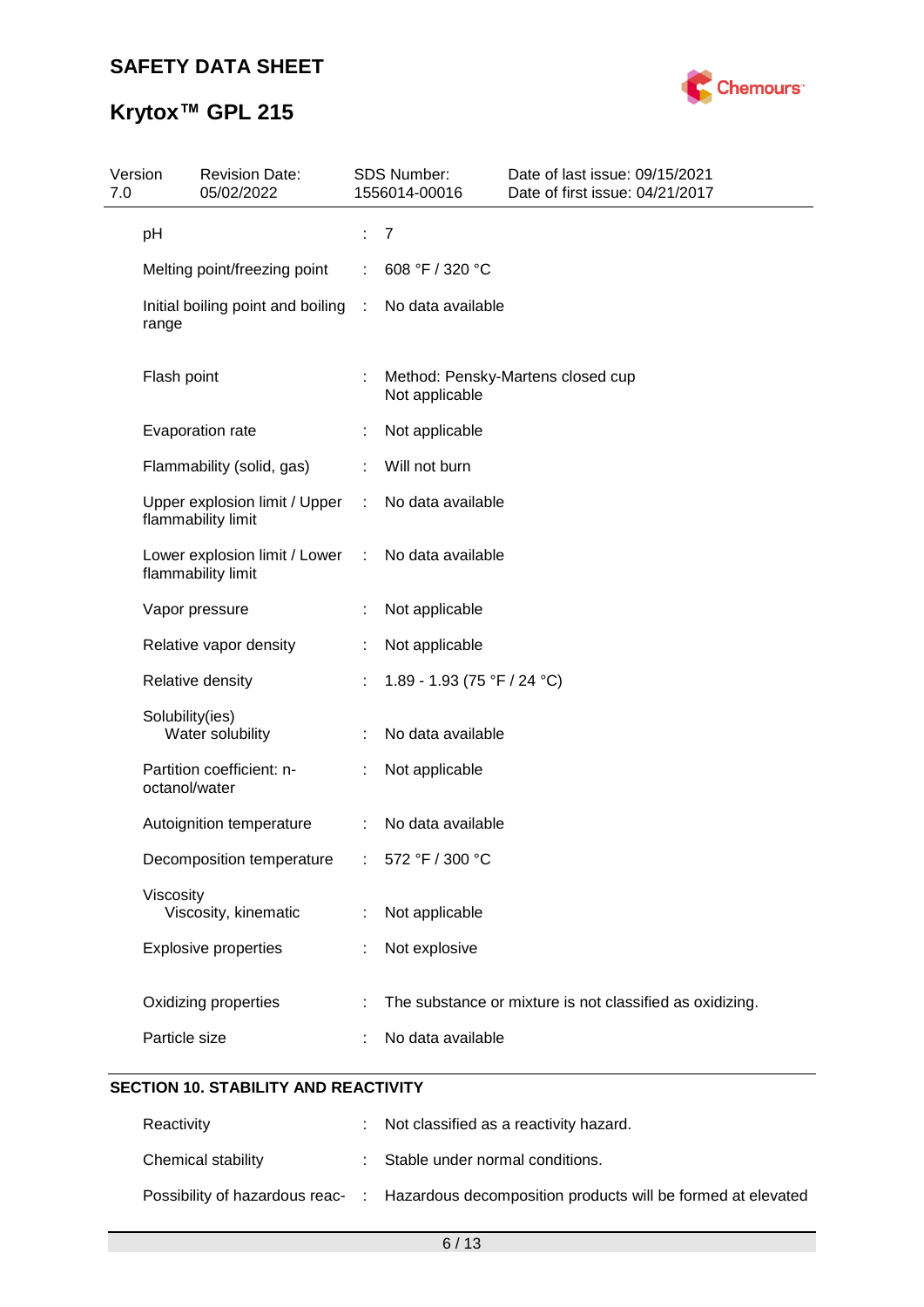

| Version<br>7.0 | <b>Revision Date:</b><br>05/02/2022     |   | SDS Number:<br>1556014-00016                                                    | Date of last issue: 09/15/2021<br>Date of first issue: 04/21/2017 |
|----------------|-----------------------------------------|---|---------------------------------------------------------------------------------|-------------------------------------------------------------------|
| tions          |                                         |   | temperatures.                                                                   |                                                                   |
|                | Conditions to avoid                     | ÷ | None known.                                                                     |                                                                   |
|                | Incompatible materials                  |   | None.                                                                           |                                                                   |
|                | <b>Hazardous decomposition products</b> |   |                                                                                 |                                                                   |
|                | Thermal decomposition                   |   | : Hydrofluoric acid<br>Carbonyl difluoride<br>Carbon dioxide<br>Carbon monoxide |                                                                   |

### **SECTION 11. TOXICOLOGICAL INFORMATION**

#### **Information on likely routes of exposure**

Skin contact Ingestion Eye contact

#### **Acute toxicity**

Not classified based on available information.

#### **Components:**

| <b>Additive:</b>          |                                                                                                                                          |
|---------------------------|------------------------------------------------------------------------------------------------------------------------------------------|
| Acute oral toxicity       | : LD50 (Rat): $> 2,000$ mg/kg<br>Method: OECD Test Guideline 401<br>Assessment: The substance or mixture has no acute oral tox-<br>icity |
| Acute inhalation toxicity | LC50 (Rat): > 2.82 mg/l<br>Exposure time: 4 h<br>Test atmosphere: dust/mist                                                              |
| Acute dermal toxicity     | LD50 (Rat): $> 2,000$ mg/kg<br>Method: OECD Test Guideline 402                                                                           |

### **Skin corrosion/irritation**

Not classified based on available information.

### **Components:**

| Additive: |                                 |
|-----------|---------------------------------|
| Species   | : Rabbit                        |
| Method    | : OECD Test Guideline 404       |
| Result    | $\therefore$ No skin irritation |

#### **Serious eye damage/eye irritation**

Not classified based on available information.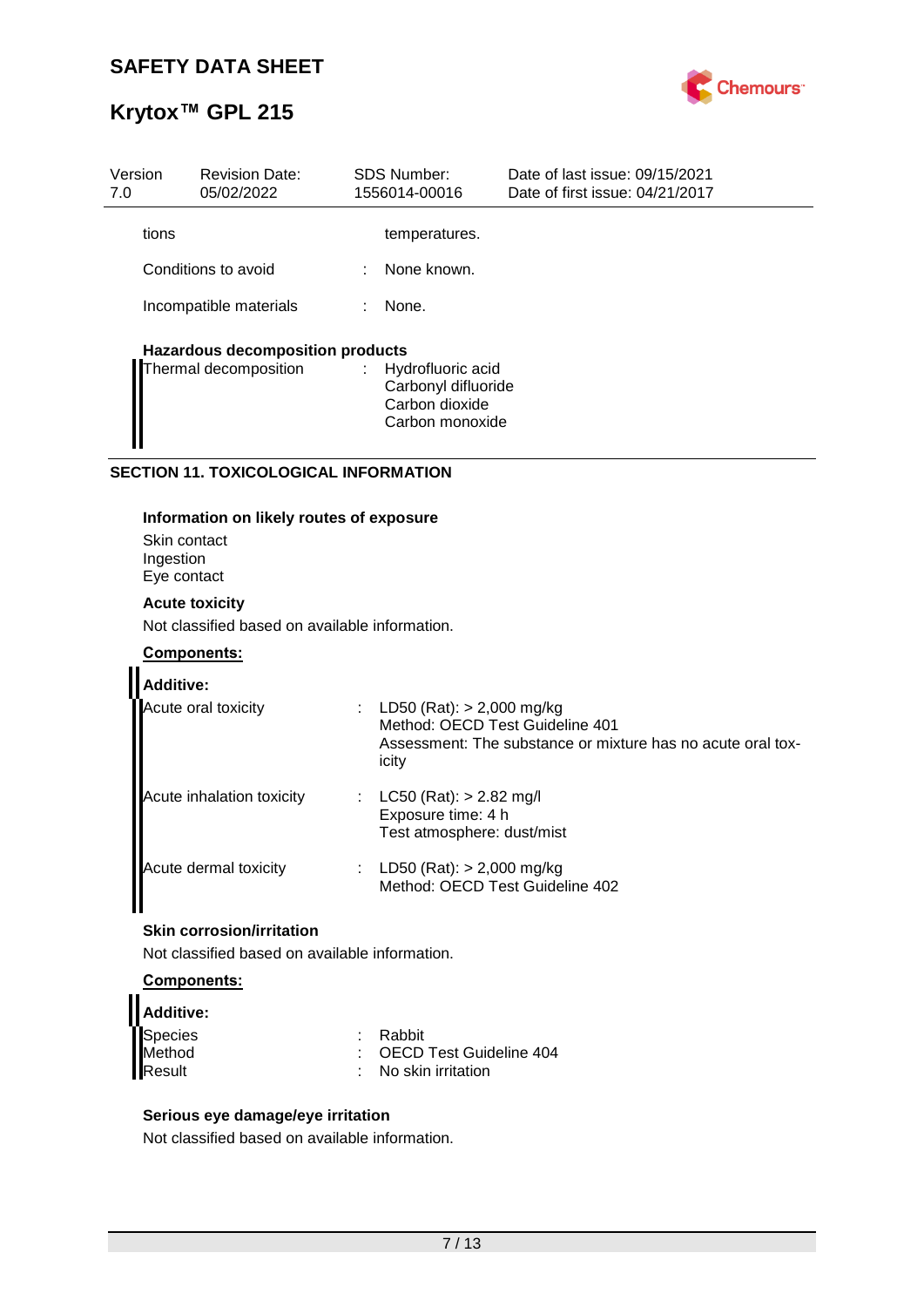

| 7.0                             | <b>Revision Date:</b><br>05/02/2022            | SDS Number:<br>1556014-00016                                    | Date of last issue: 09/15/2021<br>Date of first issue: 04/21/2017 |
|---------------------------------|------------------------------------------------|-----------------------------------------------------------------|-------------------------------------------------------------------|
| Components:                     |                                                |                                                                 |                                                                   |
| <b>Additive:</b>                |                                                |                                                                 |                                                                   |
| Species                         |                                                | Rabbit                                                          |                                                                   |
| Result<br>Method                |                                                | No eye irritation<br><b>OECD Test Guideline 405</b>             |                                                                   |
|                                 |                                                |                                                                 |                                                                   |
|                                 | Respiratory or skin sensitization              |                                                                 |                                                                   |
| <b>Skin sensitization</b>       |                                                |                                                                 |                                                                   |
|                                 | Not classified based on available information. |                                                                 |                                                                   |
|                                 | <b>Respiratory sensitization</b>               |                                                                 |                                                                   |
|                                 | Not classified based on available information. |                                                                 |                                                                   |
| <b>Components:</b>              |                                                |                                                                 |                                                                   |
| <b>Additive:</b>                |                                                | <b>Maximization Test</b>                                        |                                                                   |
| Test Type<br>Routes of exposure |                                                | Skin contact                                                    |                                                                   |
| Species                         |                                                | Guinea pig                                                      |                                                                   |
| Method<br>Result                |                                                | <b>OECD Test Guideline 406</b><br>negative                      |                                                                   |
|                                 |                                                |                                                                 |                                                                   |
| <b>Germ cell mutagenicity</b>   | Not classified based on available information. |                                                                 |                                                                   |
| Components:                     |                                                |                                                                 |                                                                   |
| <b>Additive:</b>                |                                                |                                                                 |                                                                   |
| Genotoxicity in vitro           |                                                |                                                                 | Test Type: Bacterial reverse mutation assay (AMES)                |
|                                 |                                                | Method: OECD Test Guideline 471<br>Result: negative             |                                                                   |
|                                 |                                                |                                                                 | Remarks: Based on data from similar materials                     |
|                                 |                                                |                                                                 | Test Type: In vitro mammalian cell gene mutation test             |
|                                 |                                                | Result: negative                                                | Method: OECD Test Guideline 476                                   |
|                                 |                                                |                                                                 | Remarks: Based on data from similar materials                     |
|                                 |                                                |                                                                 | Test Type: in vitro micronucleus test                             |
|                                 |                                                |                                                                 | Method: OECD Test Guideline 487                                   |
|                                 |                                                | Result: negative                                                | Remarks: Based on data from similar materials                     |
| Genotoxicity in vivo            |                                                |                                                                 | Test Type: Mammalian erythrocyte micronucleus test (in vivo       |
|                                 |                                                | cytogenetic assay)                                              |                                                                   |
|                                 |                                                | Species: Rat                                                    |                                                                   |
|                                 |                                                | Application Route: Ingestion<br>Method: OECD Test Guideline 474 |                                                                   |
|                                 |                                                | Result: negative                                                | Remarks: Based on data from similar materials                     |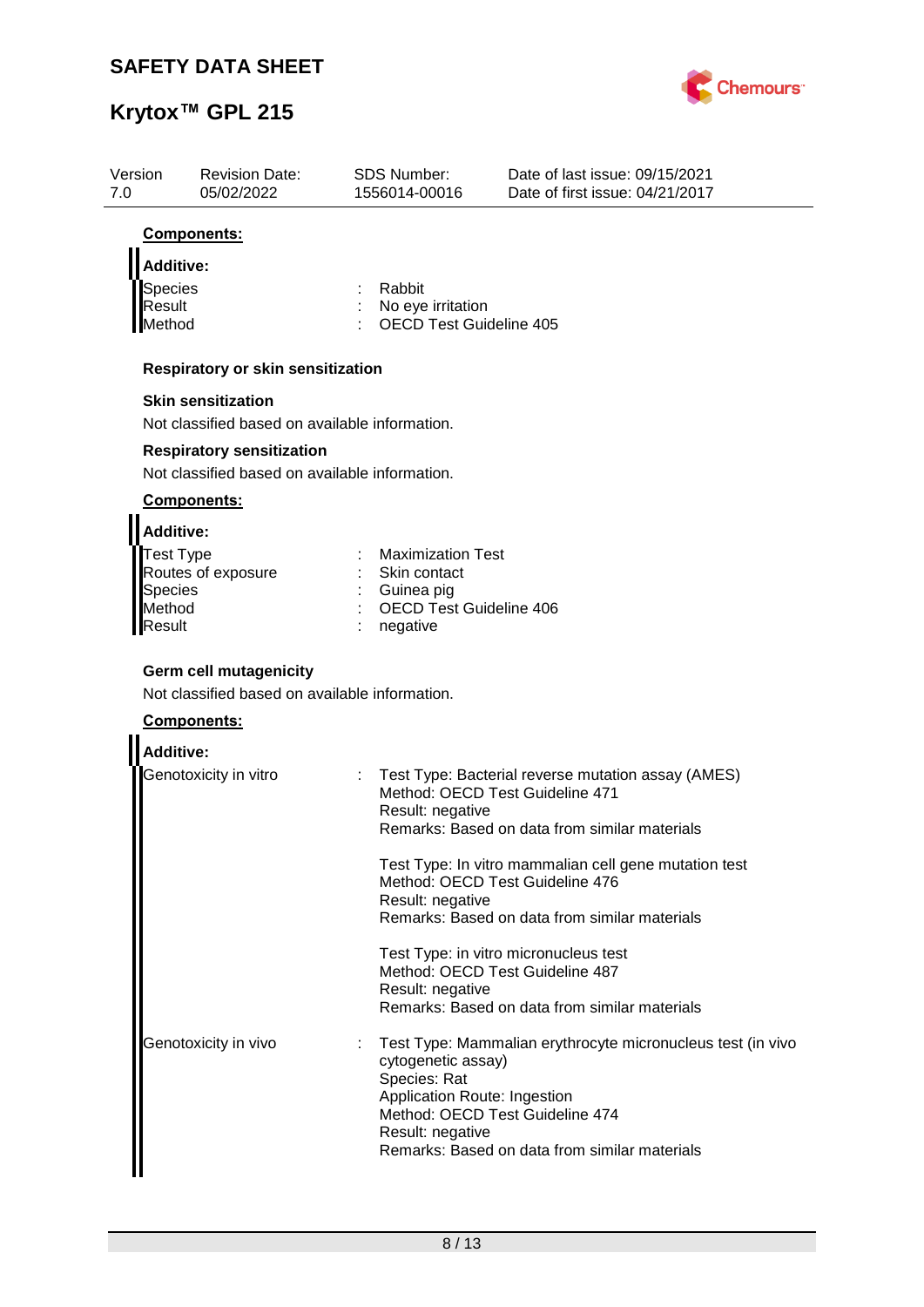

| Version<br>7.0 |                                                                                 | 05/02/2022           | <b>Revision Date:</b>                                                          |   | <b>SDS Number:</b><br>1556014-00016                                                                 | Date of last issue: 09/15/2021<br>Date of first issue: 04/21/2017                                                                                           |
|----------------|---------------------------------------------------------------------------------|----------------------|--------------------------------------------------------------------------------|---|-----------------------------------------------------------------------------------------------------|-------------------------------------------------------------------------------------------------------------------------------------------------------------|
|                | <b>IARC</b>                                                                     | Carcinogenicity      | Not classified based on available information.                                 |   |                                                                                                     | No ingredient of this product present at levels greater than or equal to 0.1% is<br>identified as probable, possible or confirmed human carcinogen by IARC. |
|                | <b>OSHA</b>                                                                     |                      |                                                                                |   | on OSHA's list of regulated carcinogens.                                                            | No component of this product present at levels greater than or equal to 0.1% is                                                                             |
|                | <b>NTP</b>                                                                      |                      |                                                                                |   |                                                                                                     | No ingredient of this product present at levels greater than or equal to 0.1% is<br>identified as a known or anticipated carcinogen by NTP.                 |
|                | Components:                                                                     |                      | <b>Reproductive toxicity</b><br>Not classified based on available information. |   |                                                                                                     |                                                                                                                                                             |
|                | <b>Additive:</b>                                                                | Effects on fertility |                                                                                |   | Species: Rat<br>Application Route: Ingestion<br>Method: OECD Test Guideline 416<br>Result: negative | Test Type: Two-generation reproduction toxicity study<br>Remarks: Based on data from similar materials                                                      |
|                |                                                                                 |                      | Effects on fetal development                                                   | ÷ | Species: Rat<br>Application Route: Ingestion<br>Method: OECD Test Guideline 414<br>Result: negative | Test Type: Embryo-fetal development<br>Remarks: Based on data from similar materials                                                                        |
|                |                                                                                 |                      | <b>STOT-single exposure</b><br>Not classified based on available information.  |   |                                                                                                     |                                                                                                                                                             |
|                |                                                                                 |                      |                                                                                |   |                                                                                                     |                                                                                                                                                             |
|                | <b>STOT-repeated exposure</b><br>Not classified based on available information. |                      |                                                                                |   |                                                                                                     |                                                                                                                                                             |

## **Aspiration toxicity**

Not classified based on available information.

## **SECTION 12. ECOLOGICAL INFORMATION**

### **Ecotoxicity**

#### **Components:**

| Additive:        |                                                                                                                                                                        |
|------------------|------------------------------------------------------------------------------------------------------------------------------------------------------------------------|
| Toxicity to fish | : LC50 (Pimephales promelas (fathead minnow)): $> 100$ mg/l<br>Exposure time: 96 h<br>Method: OECD Test Guideline 203<br>Remarks: Based on data from similar materials |
|                  | Toxicity to daphnia and other : EC50 (Daphnia magna (Water flea)): > 100 mg/l<br>aquatic invertebrates Exposure time: 48 h                                             |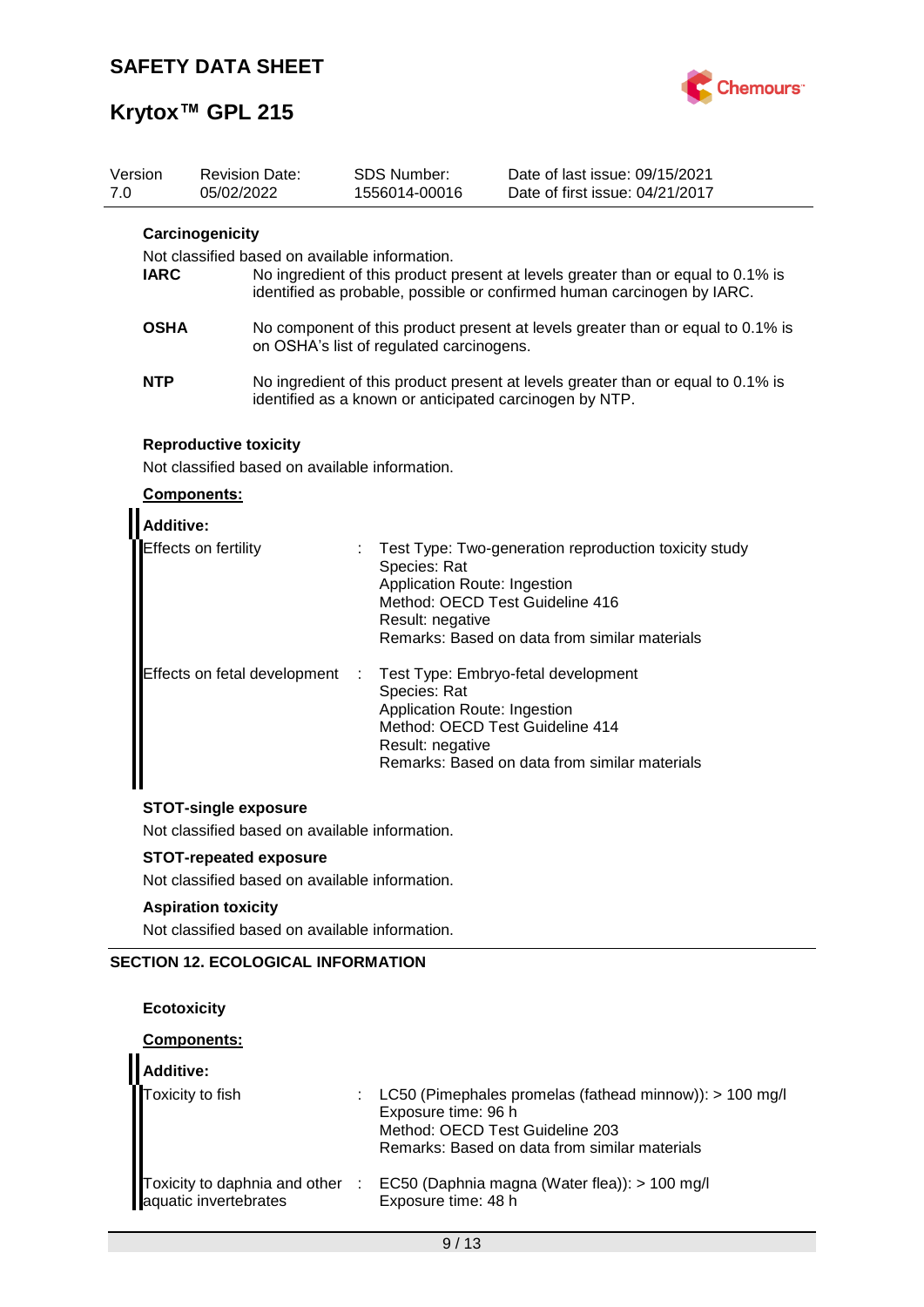

# **Krytox™ GPL 215**

| Version<br>7.0 | <b>Revision Date:</b><br>05/02/2022                                              |    | SDS Number:<br>1556014-00016                                   | Date of last issue: 09/15/2021<br>Date of first issue: 04/21/2017                                             |
|----------------|----------------------------------------------------------------------------------|----|----------------------------------------------------------------|---------------------------------------------------------------------------------------------------------------|
|                |                                                                                  |    | Method: OECD Test Guideline 202                                | Remarks: Based on data from similar materials                                                                 |
|                | Toxicity to algae/aquatic<br>plants                                              | ÷. | mg/l<br>Exposure time: 72 h<br>Method: OECD Test Guideline 201 | ErC50 (Pseudokirchneriella subcapitata (green algae)): > 100<br>Remarks: Based on data from similar materials |
|                |                                                                                  |    | mg/l<br>Exposure time: 72 h<br>Method: OECD Test Guideline 201 | EC10 (Pseudokirchneriella subcapitata (green algae)): > 1<br>Remarks: Based on data from similar materials    |
|                | Toxicity to fish (Chronic tox-<br>icity)                                         |    | Exposure time: 78 d                                            | EC10 (Oncorhynchus mykiss (rainbow trout)): > 1 mg/l<br>Remarks: Based on data from similar materials         |
|                | Toxicity to daphnia and other :<br>aquatic invertebrates (Chron-<br>ic toxicity) |    | Exposure time: 21 d                                            | NOEC (Daphnia magna (Water flea)): > 1 mg/l<br>Remarks: Based on data from similar materials                  |
|                | Toxicity to microorganisms                                                       | ÷  | Exposure time: 17 d<br>Method: OECD Test Guideline 209         | NOEC (activated sludge): > 100 mg/l<br>Remarks: Based on data from similar materials                          |
|                | <b>Persistence and degradability</b><br>No data available                        |    |                                                                |                                                                                                               |
|                | <b>Bioaccumulative potential</b><br>No data available                            |    |                                                                |                                                                                                               |
|                | <b>Mobility in soil</b><br>No data available                                     |    |                                                                |                                                                                                               |
|                | Other adverse effects<br>No data available                                       |    |                                                                |                                                                                                               |
|                | <b>SECTION 13. DISPOSAL CONSIDERATIONS</b>                                       |    |                                                                |                                                                                                               |

| <b>Disposal methods</b><br>Waste from residues | Dispose of in accordance with local regulations.                                                                                                               |
|------------------------------------------------|----------------------------------------------------------------------------------------------------------------------------------------------------------------|
| Contaminated packaging                         | Empty containers should be taken to an approved waste<br>handling site for recycling or disposal.<br>If not otherwise specified: Dispose of as unused product. |

### **SECTION 14. TRANSPORT INFORMATION**

### **International Regulations**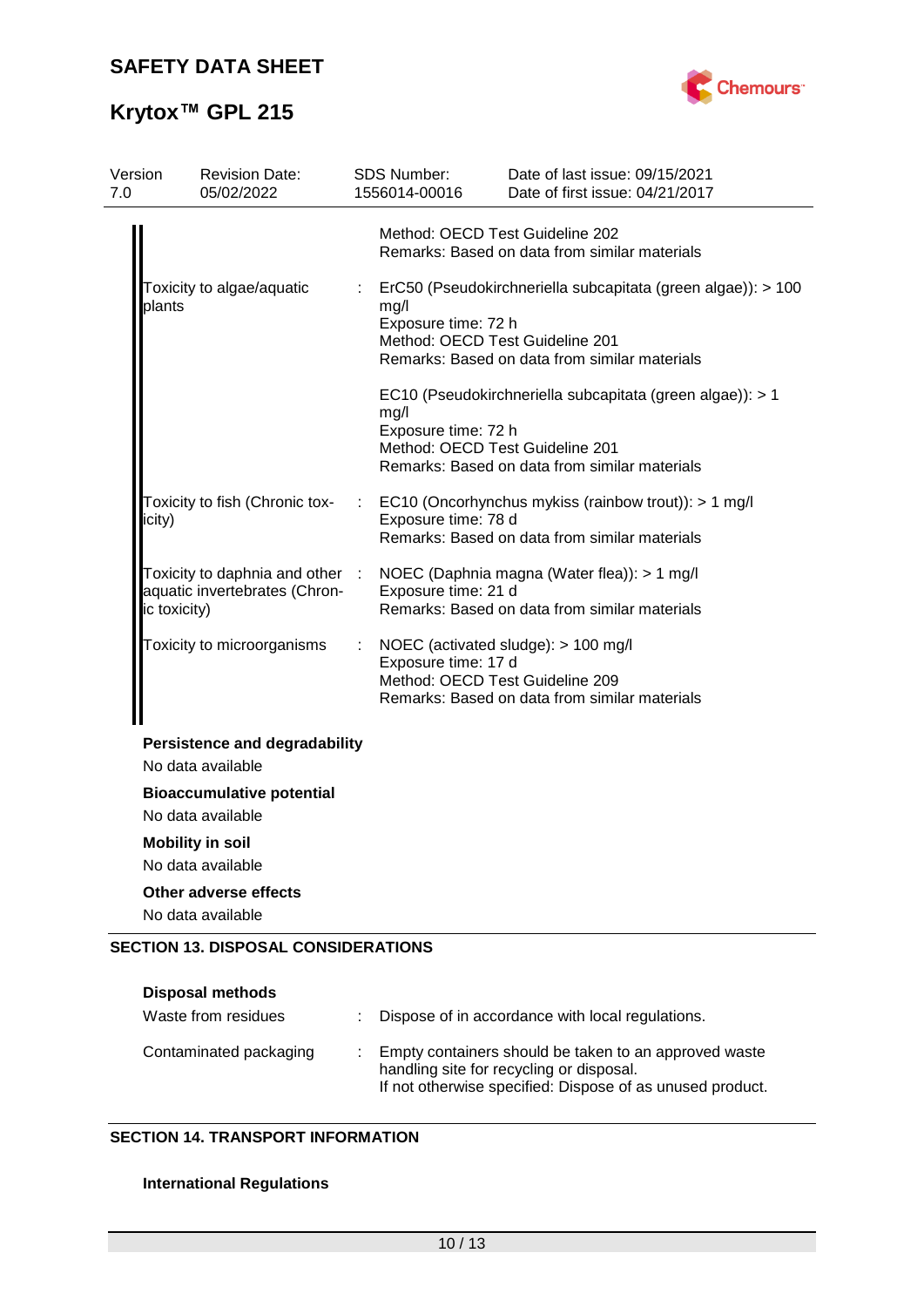

## **Krytox™ GPL 215**

| Version         | <b>Revision Date:</b>                                                                                                    | SDS Number:   | Date of last issue: 09/15/2021  |  |  |  |
|-----------------|--------------------------------------------------------------------------------------------------------------------------|---------------|---------------------------------|--|--|--|
| 7.0             | 05/02/2022                                                                                                               | 1556014-00016 | Date of first issue: 04/21/2017 |  |  |  |
|                 |                                                                                                                          |               |                                 |  |  |  |
| <b>UNRTDG</b>   |                                                                                                                          |               |                                 |  |  |  |
|                 | Not regulated as a dangerous good                                                                                        |               |                                 |  |  |  |
| <b>IATA-DGR</b> |                                                                                                                          |               |                                 |  |  |  |
|                 | Not regulated as a dangerous good                                                                                        |               |                                 |  |  |  |
|                 | <b>IMDG-Code</b>                                                                                                         |               |                                 |  |  |  |
|                 | Not regulated as a dangerous good                                                                                        |               |                                 |  |  |  |
|                 | Transport in bulk according to Annex II of MARPOL 73/78 and the IBC Code                                                 |               |                                 |  |  |  |
|                 | Not applicable for product as supplied.                                                                                  |               |                                 |  |  |  |
|                 | <b>Domestic regulation</b>                                                                                               |               |                                 |  |  |  |
|                 |                                                                                                                          |               |                                 |  |  |  |
|                 |                                                                                                                          |               |                                 |  |  |  |
|                 |                                                                                                                          |               |                                 |  |  |  |
|                 |                                                                                                                          |               |                                 |  |  |  |
|                 |                                                                                                                          |               |                                 |  |  |  |
|                 | <b>SECTION 15. REGULATORY INFORMATION</b>                                                                                |               |                                 |  |  |  |
|                 |                                                                                                                          |               |                                 |  |  |  |
|                 |                                                                                                                          |               |                                 |  |  |  |
| <b>49 CFR</b>   | Not regulated as a dangerous good<br>Special precautions for user<br>Not applicable<br><b>CERCLA Reportable Quantity</b> |               |                                 |  |  |  |

This material does not contain any components with a CERCLA RQ.

#### **SARA 304 Extremely Hazardous Substances Reportable Quantity**

This material does not contain any components with a section 304 EHS RQ.

**SARA 302 Extremely Hazardous Substances Threshold Planning Quantity**

This material does not contain any components with a section 302 EHS TPQ.

## **SARA 311/312 Hazards** : No SARA Hazards

**SARA 313** : This material does not contain any chemical components with known CAS numbers that exceed the threshold (De Minimis) reporting levels established by SARA Title III, Section 313.

#### **US State Regulations**

#### **Pennsylvania Right To Know**

PFPE fluid Trade secret Fluoropolymer Trade secret Additive **Trade secret** 

#### **California Prop. 65**

WARNING: This product can expose you to chemicals including Molybdenum trioxide, which is/are known to the State of California to cause cancer, and Pentadecafluorooctanoic acid, which is/are known to the State of California to cause birth defects or other reproductive harm. For more information go to www.P65Warnings.ca.gov. Note to User: This product is not made with PFOA nor is PFOA intentionally present in the product; however, it is possible that PFOA may be present as an impurity at background (environmental) levels.

#### **SECTION 16. OTHER INFORMATION**

#### **Further information**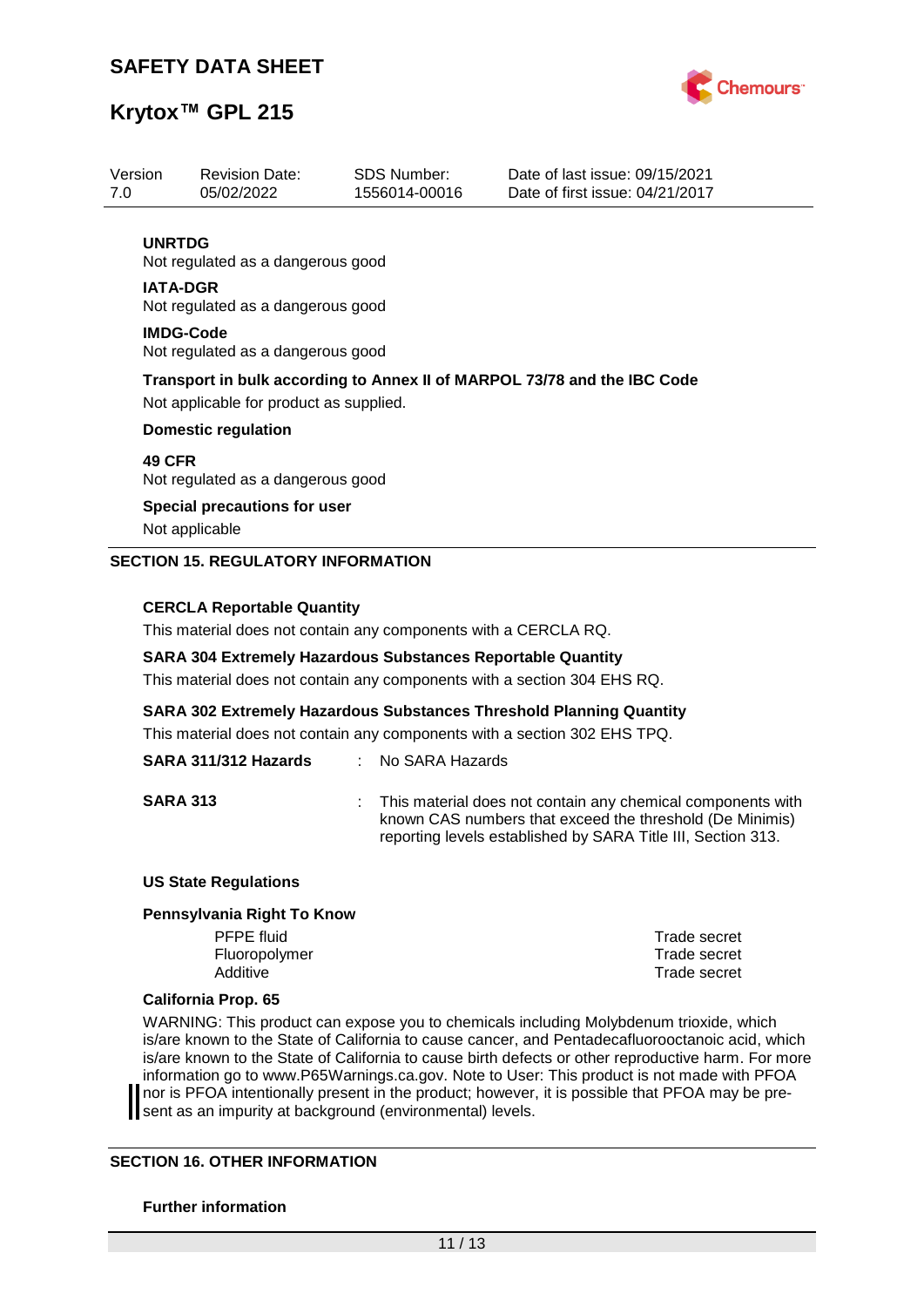



Krytox™ and any associated logos are trademarks or copyrights of The Chemours Company FC, LLC.

Chemours™ and the Chemours Logo are trademarks of The Chemours Company. Before use read Chemours safety information.

For further information contact the local Chemours office or nominated distributors.

#### **Full text of other abbreviations**

| <b>ACGIH</b><br>: USA. ACGIH Threshold Limit Values (TLV)<br>NIOSH REL<br>: USA. NIOSH Recommended Exposure Limits<br>USA. Occupational Exposure Limits (OSHA) - Table Z-1 Lim-<br>OSHA Z-1<br>its for Air Contaminants |  |
|-------------------------------------------------------------------------------------------------------------------------------------------------------------------------------------------------------------------------|--|
| : USA. Occupational Exposure Limits (OSHA) - Table Z-2<br>OSHA Z-2                                                                                                                                                      |  |
| ACGIH / TWA<br>8-hour, time-weighted average                                                                                                                                                                            |  |
| <b>ACGIH / STEL</b><br>: Short-term exposure limit                                                                                                                                                                      |  |
| ACGIH / C<br>Ceiling limit                                                                                                                                                                                              |  |
| NIOSH REL / TWA<br>: Time-weighted average concentration for up to a 10-hour<br>workday during a 40-hour workweek                                                                                                       |  |
| NIOSH REL / ST<br>: STEL - 15-minute TWA exposure that should not be exceeded<br>at any time during a workday                                                                                                           |  |
| NIOSH REL / C<br>: Ceiling value not be exceeded at any time.                                                                                                                                                           |  |
| OSHA Z-1 / TWA<br>8-hour time weighted average                                                                                                                                                                          |  |
| OSHA Z-2 / TWA<br>8-hour time weighted average                                                                                                                                                                          |  |

AIIC - Australian Inventory of Industrial Chemicals; ASTM - American Society for the Testing of Materials; bw - Body weight; CERCLA - Comprehensive Environmental Response, Compensation, and Liability Act; CMR - Carcinogen, Mutagen or Reproductive Toxicant; DIN - Standard of the German Institute for Standardisation; DOT - Department of Transportation; DSL - Domestic Substances List (Canada); ECx - Concentration associated with x% response; EHS - Extremely Hazardous Substance; ELx - Loading rate associated with x% response; EmS - Emergency Schedule; ENCS - Existing and New Chemical Substances (Japan); ErCx - Concentration associated with x% growth rate response; ERG - Emergency Response Guide; GHS - Globally Harmonized System; GLP - Good Laboratory Practice; HMIS - Hazardous Materials Identification System; IARC - International Agency for Research on Cancer; IATA - International Air Transport Association; IBC - International Code for the Construction and Equipment of Ships carrying Dangerous Chemicals